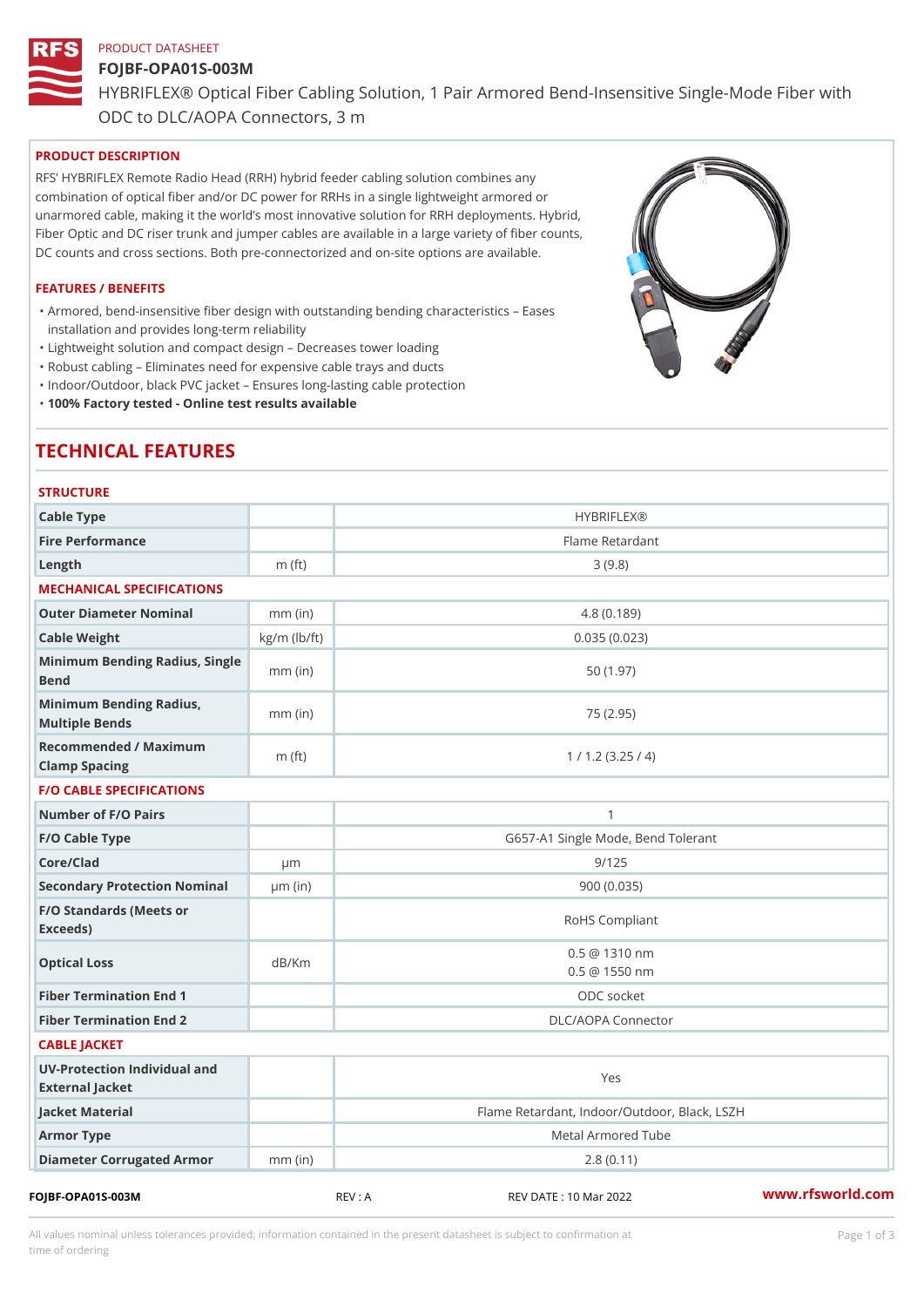# PRODUCT DATASHEET

## FOJBF-OPA01S-003M

HYBRIFLEX® Optical Fiber Cabling Solution, 1 Pair Armored Bend-Inse ODC to DLC/AOPA Connectors, 3 m

### TESTING AND ENVIRONMENTAL

| Storage Temperature              | $^{\circ}$ C ( $^{\circ}$ F $\vert$ | $-40$ to $70$ ( $-40$ to $158$ ) |
|----------------------------------|-------------------------------------|----------------------------------|
| Operation Temperature            | $^{\circ}$ C ( $^{\circ}$ F $\vert$ | $-40$ to 65 ( $-40$ to 149)      |
| Installation Temperature °C (°F) |                                     | $-20$ to 65 ( $-4$ to 149)       |

### EXTERNAL DOCUMENT LINKS

Installation Guidelwinessad On-line Factory Te[s](https://www.rfsworld.com/pictures/userfiles/programs/AAST Latest Version.zip)teResults:

## NOTES

Optimized for Nokia RRH

| Length, m    | Model Number                   |
|--------------|--------------------------------|
| $\mathbf{1}$ | $HA - FOJBF - OL - 01SM - 1$   |
| -3           | $HA - FOJBF - O L - 01SM - 3$  |
| 5            | $HA - FOJBF - OL - 01SM - 5$   |
| 10           | $HA - FOJBF - O L - 01SM - 10$ |
| 20           | $HA - FOJBF - O L - 01SM - 20$ |

| Length, m | Model Number       |
|-----------|--------------------|
| -3        | $FOJBF-OBO1S-OO3M$ |
| -5        | $FOJBF-OBO1S-OO5M$ |

### ADDITIONAL ASSEMBLIES - ODC TO DLC ADDITIONAL ASSEMBLIES - ODC TO DLC/FULLAXS

| $L$ ength, $n$ | Model Number                  |
|----------------|-------------------------------|
|                | $HA - FOJBF - OA - 01SM - 1$  |
| 3              | $HA-FOJBF-OA-01SM-3$          |
| 5              | $HA - FOJBF - OA - 01SM - 5$  |
| 10             | $HA-FOJBF-OA-01SM-10$         |
| 20             | $HA - FOJBF - OA - 01SM - 20$ |
| 30             | $HA-FOJBF-OA-01SM-30$         |

### ADDITIONAL ASSEMBLIES - ODC TO DLC/NB ADDITIONAL ASSEMBLIES - ODC TO DLC/R2CT

| $L$ ength, $rn$ | Model Number       |
|-----------------|--------------------|
| -3              | $FOJBF-OCO1S-OO3M$ |
| -5              | $FOJBF-OCO1S-OO5M$ |
| 10              | $FOJBF-OCO1S-010M$ |
| 20              | $FOJBF-OCO1S-020M$ |

### ADDITIONAL ASSEMBLIES - ODC TO DLC/AOPC ADDITIONAL ASSEMBLIES - ODC TO DLC/AOPA

| Length, m | Model Number        |
|-----------|---------------------|
|           | $FOJBF-OPAO1S-003M$ |
| 5         | $FOJBF-OPAO1S-005M$ |

| Length, m | Model Number       |
|-----------|--------------------|
| 3         | FOJBF-ON01S-003M   |
| -5        | FOJBF-ON01S-005M   |
| 10        | $FOJBF-ONO1S-010M$ |
| 20        | FOJBF-ON01S-020M   |

FOJBF-OPA01S-003M REV : A REV DATE : 10 Mar 2022 [www.](https://www.rfsworld.com)rfsworld.com

All values nominal unless tolerances provided; information contained in the present datasheet is subject to Pcapgelio an atio time of ordering